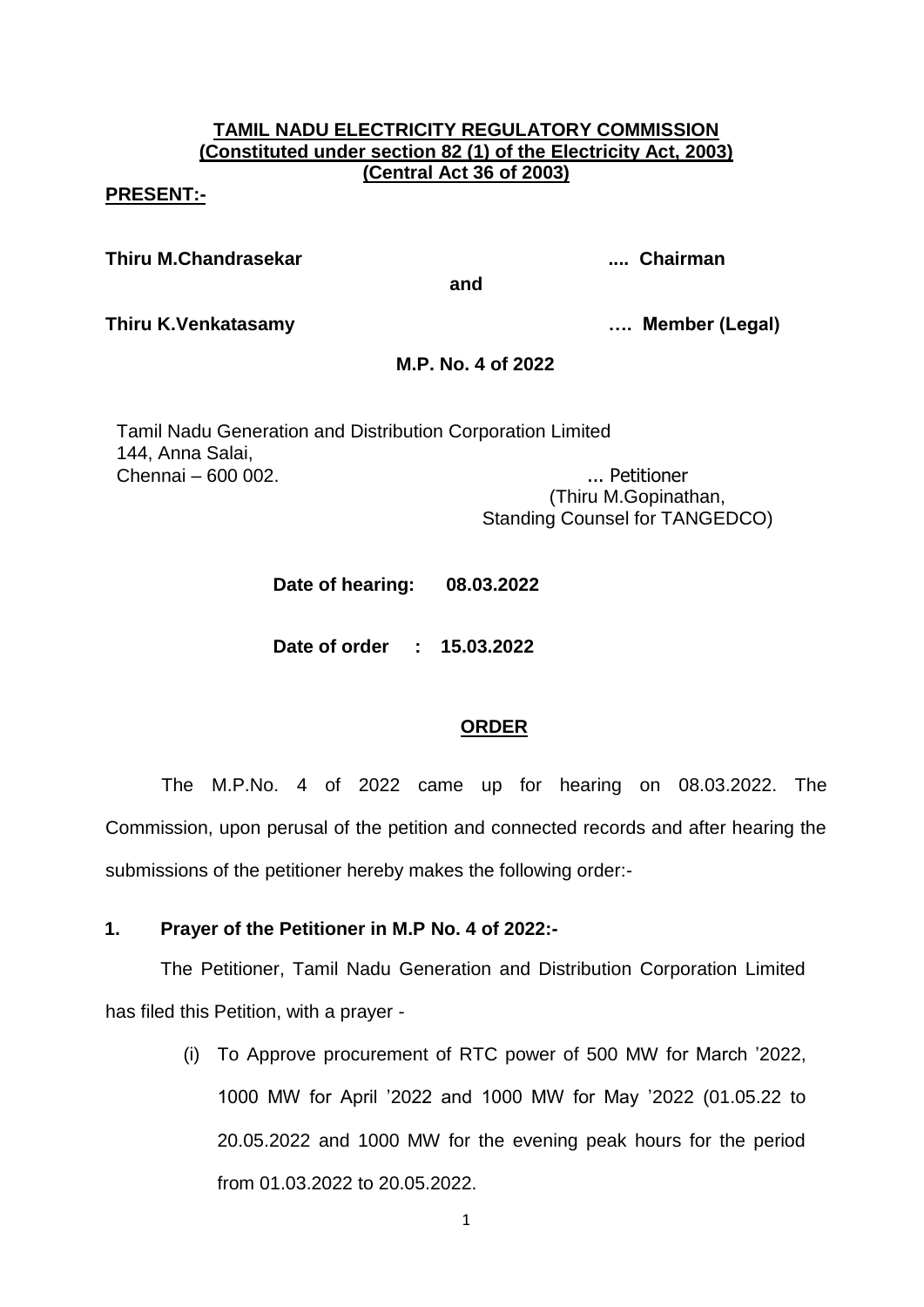- (ii) To deviate from the MoP guidelines for the following conditions
	- (i) deletion of payment security clause viz opening of Letter of Credit,
	- (ii) deletion of Contract Performance Guarantee clause
	- (iii) to release the BG/EMD after fulfilling the contractual obligations
	- (iv) to fix the validity of the tender 30 days from the date of e-Reverse Auction process (excluding the date of e-RA).
	- (v) deletion of change in law clause
- (iii) To float Tender No TANGEDCO/SHORT/PP-18-2022 for the procurement of RTC power of 500 MW for March 2022, 1000 MW for April 2022 and 1000 MW for May 2022 (01.05.22 to 20.05.2022) and 1000 MW for the evening peak hours for the period from 01.03.2022 to 20.05.2022 through e-Bidding portal (DEEP), as per the Tender Specification (RfP).

#### **2. Facts of the case**

2.1. The Chief Engineer / Grid Operation has raised an indent for power procurement considering the summer period from March 2022 to May 2022. Taking into account of various availability into account, the Chief Engineer / Private Power Projects, TANGEDCO filed this petition for the approval of the Commission for the procurement of RTC power of 500 MW for March 2022, 1000 MW for April 2022 and 1000 MW for May 2022 (01.05.22 to 20.05.2022) and 1000 MW for the evening peak hours for the period from 01.03.2022 to 20.05.2022.

2.2. The anticipated demand is in the range of 15600 to 16000 MW during the month of March 2022 to May 2022 (20.5.2022) but while comparing with the TANGEDCO's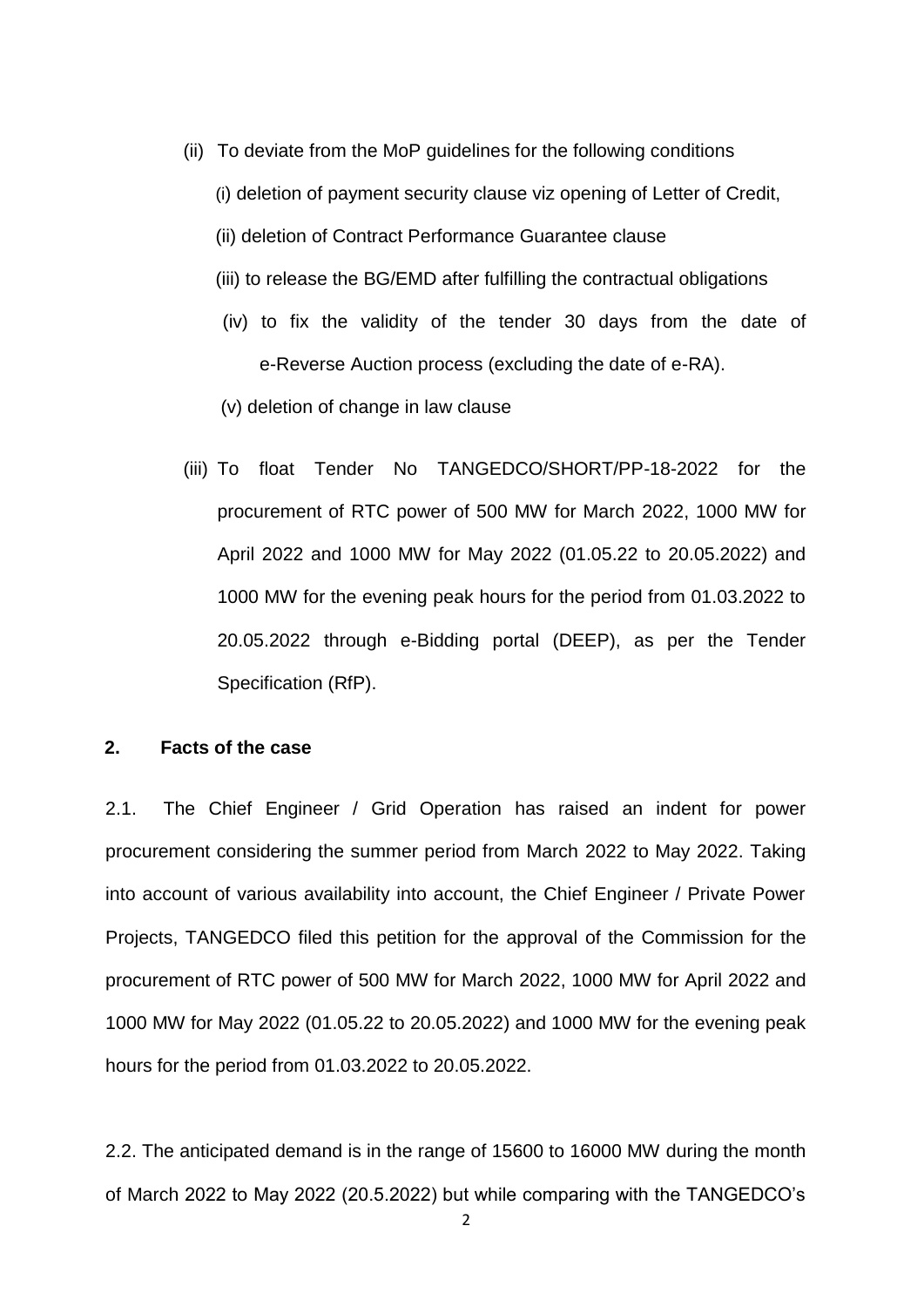availability in respective period, its requirements anticipated in the range of 1370 to 2370 MW. It is observed by the petitioner from the load forecasting given by Grid Operation wing, the difference between the base load and peak load is about 1400 MW.

2.3. In this connection, TANGEDCO prayed approval of the Commission for the procurement of 1000 MW RTC power for the period from March 2022 to May 2022 and Evening peak hours power of 1000 MW from 01.03.2022 to 20.05.2022). Further, the petitioner has stated that TANGEDCO will approach the Commission on finalizing the tender for tariff adoption.

### **3. Contention of the Petitioner:-**

3.1. The petitioner, Tamil Nadu Generation and Distribution Corporation Limited (TANGEDCO), incorporated under the Companies Act, 1956, and the successor entity of erstwhile Tamil Nadu Electricity Board and engaged in the business of Generation, Distribution activities and a distribution licensee in the State of Tamil Nadu for distribution of electricity to various categories of consumers in the State of Tamil Nadu and the electricity so required is availed from various sources such as its own generating stations, and purchase of power from various Central Generating Stations of its share, Independent Power Plants, Captive Power Plants, Wind generators, Co-generation plants, Bio – mass plants, Merchant power plants, Power exchanges etc.

3.2. The all time high demand met by TANGEDCO and the all time high consumption in the State of Tamil Nadu is as below.

3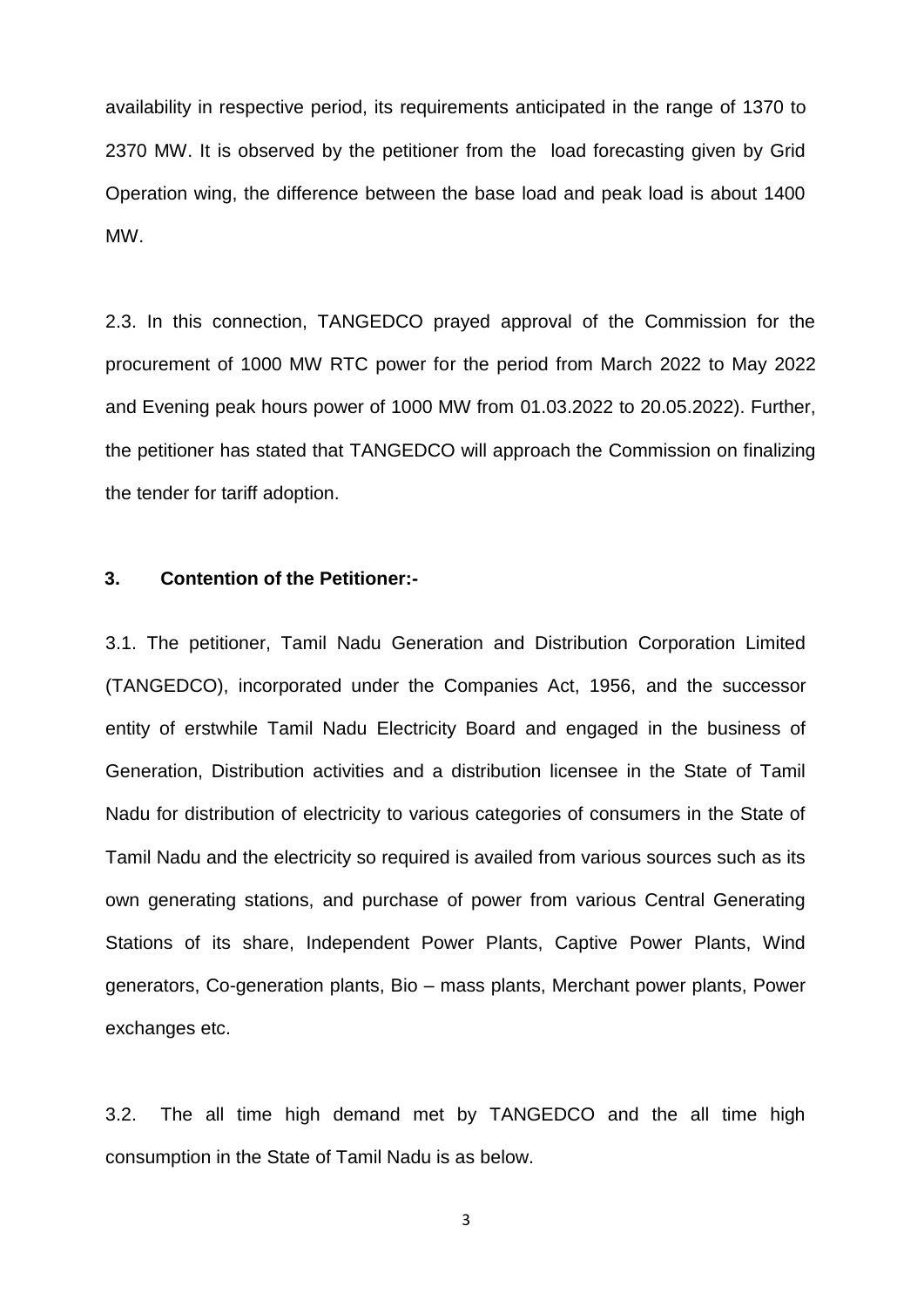| a. All time high demand      | 16845.5 MW | 10.04.2021 |
|------------------------------|------------|------------|
| b. All time high consumption | 372.702 MU | 09.04.2021 |

The Restriction and Control measures (R&C) in the state have been lifted with effect from 05.06.2015 and directions of the GoTN issued under Section-11 of Electricity Act 2003 have been revoked with effect from 01.06.2016.

3.3. The Chief Engineer / Grid Operation in the U.O. dated 02.02.2022 has furnished an indent for the procurement of RTC power for the summer months of 2022:

| Month                | RTC quantum in MW | Peak hours in MW |
|----------------------|-------------------|------------------|
| February '22         | 1500              | 1900             |
| March '22            | 1500              | 2200             |
| April '22            | 2500              | 2200             |
| 01.05.22 to 20.05.22 | 2000              | 2200             |

3.4. Under swap arrangement tenders, TANGEDCO has tied up to receive 200 MW power during peak hours in February 2022 and RTC power of 585 MW in March 2022, 260 MW in April 2022 and 260 from 01.05.2021 to 21.05.2022.

3.5. Owing to the winter season, the demand will be comparatively less than summer months in the state till  $3<sup>rd</sup>$  week of February 2022 and the availability in power exchanges will be more during February. Taking into account of 150 MW RTC power from MTOA/PTC and 200 MW swap receivables during peak hours, any requirements over and above that quantum can be met through TAM products in power exchanges for February 2022.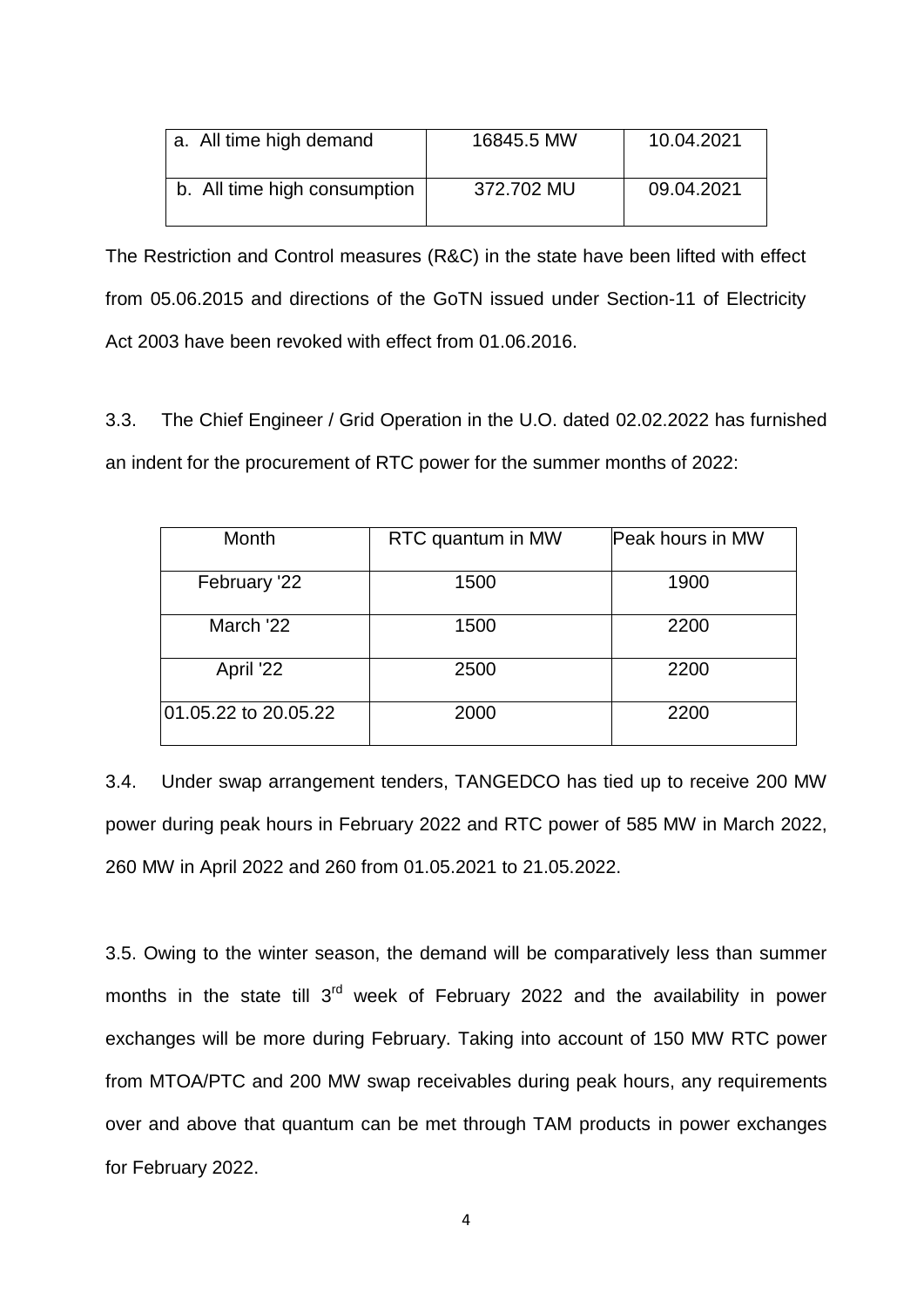3.6. TANGEDCO has floated a fresh tender for procurement of RTC power up to 1500 MW under MTOA and the e-Reverse Auction for this tender process takes place on 07.03.2022. Under this arrangement TANGEDCO is likely to receive power from 01.04.2022.

3.7. As public exams for schools/colleges are scheduled during the 2022 summer period, IT firms and commercial establishments also resume their operations, industrial operations have also gained momentum post Covid lockdown and of the weather conditions during summer, the demand over grid will increase significantly.

3.8. Morning peak and evening peak demand will be met through hydro sources to an extent of 800 MW. Wind generation during the above period is likely to be available around 450 MW. Based on day ahead forecast of demand and wind generation, additional peak requirement will be managed through power procurement from exchanges.

3.9. During last summer, TANGEDCO procured 700 MW during February 2021, 1000 MW during March 2021, 969 MW during April 2021 and 819 MW during May 2021. In addition to this, TANGEDCO availed RTC power up to 350 MW during February 2021, 650 MW during March 2021, 450 MW during April 2021 and 250 MW during May 2021 under swap power arrangement.

3.10. The anticipated availability during Summer 2022 mentioned by Chief Engineer / Grid Operation in letter dated 02.02.2022 is given below:

5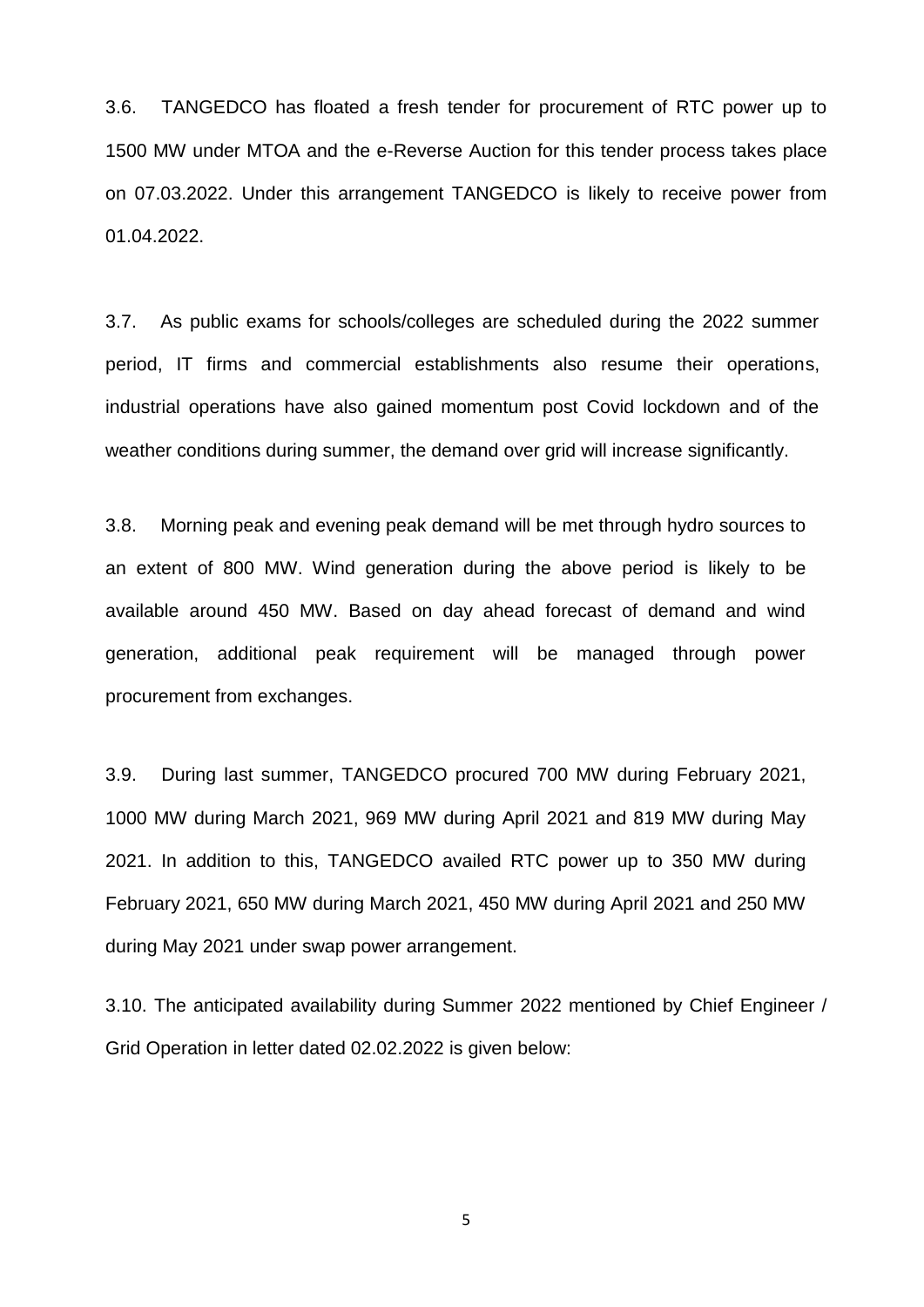| Sources     | Total<br>capacity in<br><b>MW</b> | Maximum<br>anticipated<br>availability in MW | <b>Remarks</b>                           |
|-------------|-----------------------------------|----------------------------------------------|------------------------------------------|
| Hydro       | 2322                              | 1000                                         | Thermal generation is taken<br>$\bullet$ |
| Thermal     | 4320                              | 3500                                         | as 3500 MW.                              |
| Gas         | 516                               | 200                                          | 525 MW from SEPC/Tuticorin               |
| <b>IPP</b>  | 775                               | 250                                          |                                          |
| <b>CGS</b>  | 6558                              | 4937                                         | is not considered.                       |
| <b>LTOA</b> | 2830                              | 1658                                         | 550 MW from IL&FS LTA is<br>$\bullet$    |
| <b>MTOA</b> | 400                               | $100*$                                       | not considered.                          |
| <b>STOA</b> | 475                               | 475                                          |                                          |
| Swap        |                                   | $710*$                                       |                                          |
|             | <b>NCES (Solar)</b>               | 3000                                         |                                          |
|             | NCES (Non-solar)                  | 400                                          |                                          |
|             | <b>Total RTC power</b>            | 13230                                        |                                          |

3.11. The anticipated demand, total availability, requirements and quantum to be purchased from this tender are tabulated below:

| <b>Month</b>                   | Anticipated<br>demand in MW<br>(a) | TANGEDCO's<br>availability in MW<br>(b) | Requirements<br>in MW $(a-d)$ | To be<br>purchased<br>from this<br>tender |
|--------------------------------|------------------------------------|-----------------------------------------|-------------------------------|-------------------------------------------|
| March '22                      | 15600                              | 13230                                   | 2370                          | 1000                                      |
| April'22                       | 16000                              | 14630                                   | 1370                          | 1000                                      |
| 01.05.2022<br>to<br>20.05.2022 | 15700                              | 14730                                   | 970                           | 1000                                      |

\*Note:

(i) Under MTOA/PTC, TANGEDCO is likely to receive 150 MW from  $3<sup>rd</sup>$  week of February 2022 and in swap arrangement TANGEDCO has tied up to 585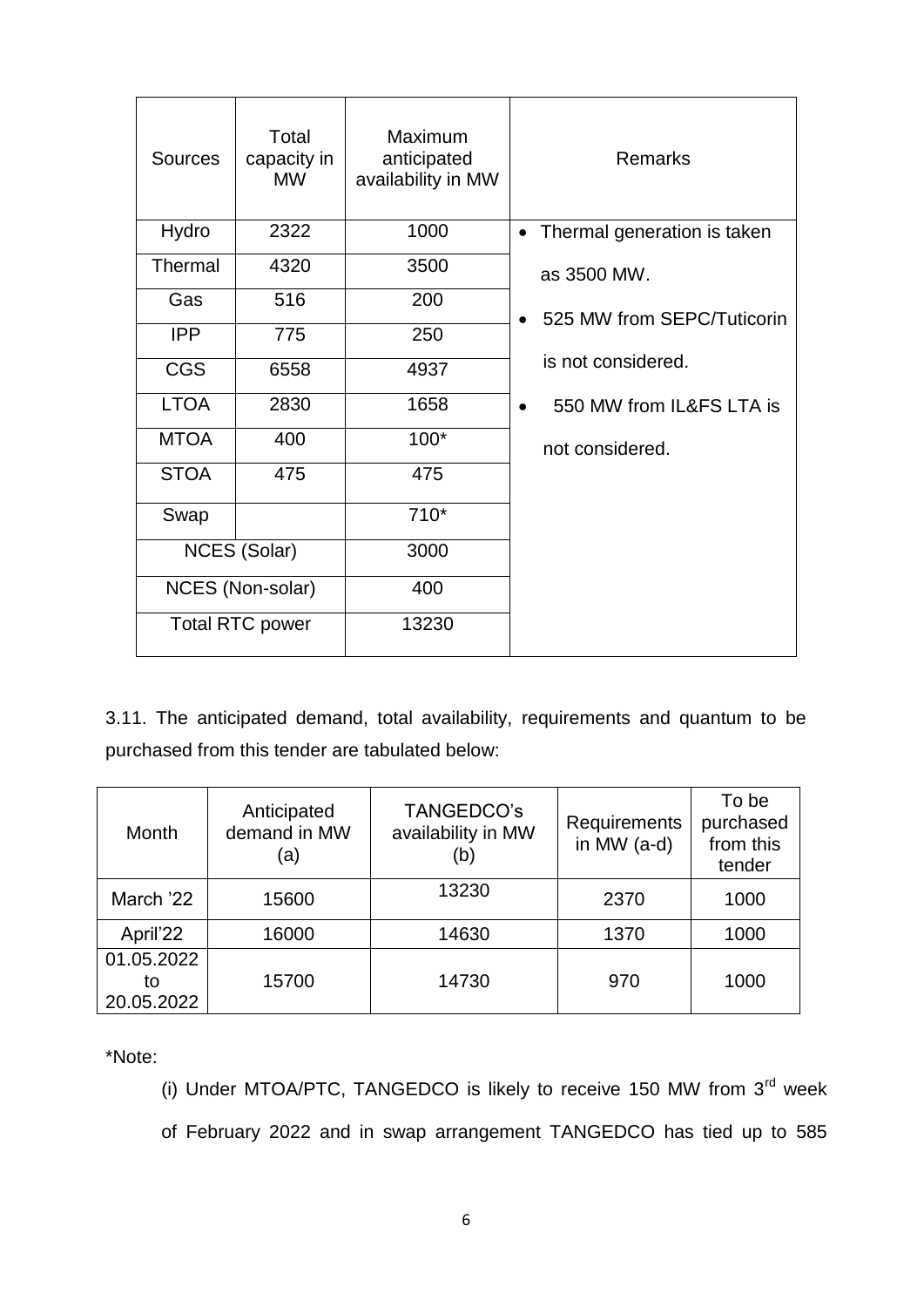MW and 65 MW from swap return by BYPL. Hence the availability becomes 13230 MW in March 2022.

(ii) TANGEDCO is likely to receive 1500 MW under MTOA/PTC under fresh tender, 260 MW from swap arrangement and additional 300 MW from Nonsolar sources. Hence the availability becomes 14630 MW in April 2022.

(iii) TANGEDCO is likely to receive 1500 MW under MTOA/PTC under fresh tender, 260 MW from swap arrangement and additional 700 MW from Nonsolar sources. But the wind generation up to  $3<sup>rd</sup>$  week of May is not guaranteed and hence the availability is taken as 400 MW only. Hence the availability becomes 14730 MW in May 2022.

3.12. The anticipated base demand is in the range of 15600 to 16000 MW and the requirements in the range of 1370 to 2370 MW. It is observed from the load forecasting given by Grid Operation wing, the difference between the base load and peak load is about 1400 MW. Hence TANGEDCO may float a short term tender for the procurement of 1000 MW RTC power and 1000 MW for the evening peak hours for the period from 01.03.2022 to 20.05.2022.

3.13. The TNERC in its order dated 25.01.22 in M.P. No. 2 of 2022 has accorded approval for the procurement of 1000 MW RTC power for the month of March 2022 under Tender No. 17 of 2021. Out of 1000 MW, TANGEDCO has procured only 475 MW. Hence the TNERC may accord approval for the procurement of RTC power of 500 MW for March 2022, 1000 MW for April 2022 and 1000 MW for May 2022 (01.05.22 to 20.05.2022) and 1000 MW for the evening peak hours for the period from 01.03.2022 to 20.05.2022. However TANGEDCO may procure 1000 MW RTC power during March 2022.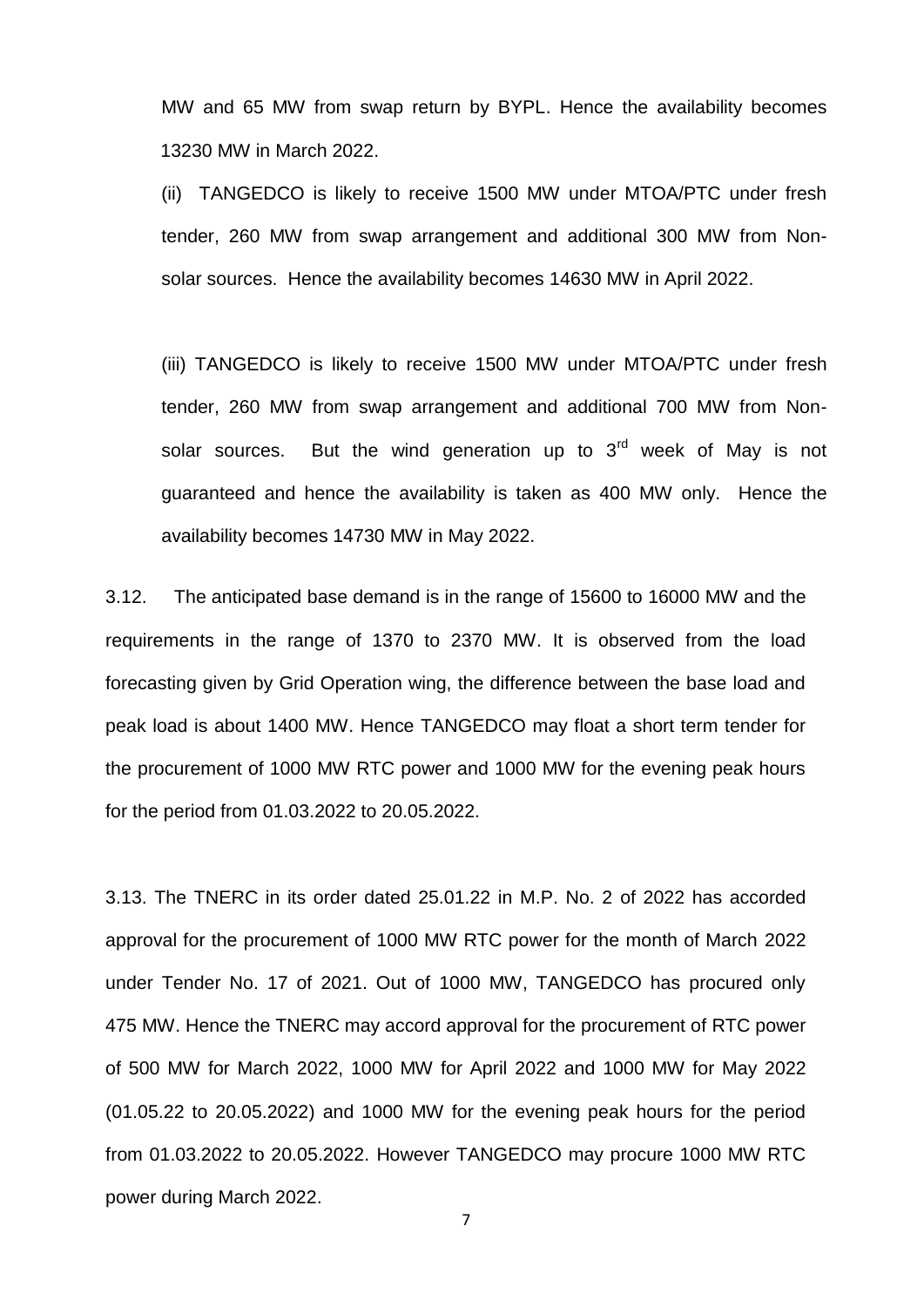3.14. Tamil Nadu State Election Commissioner announced on 26.01.2022 that the urban local bodies polls for municipal corporations, municipalities and town panchayats, will be held in a single phase on February 19 and imposed model code of conduct. But TANGEDCO has to ensure power availability to meet out the ensuing summer months and book the transmission corridor in advance to avoid transmission constraints. Hence TANGEDCO has obtained approval from State Election Commissioner for floating the tender immediately as a special case.

3.15. As mandated by Ministry of Power, procurement under short term will be done through MoP's e-bidding portal (DEEP).

3.16. To enable the successful bidders to book transmission corridor in advance, Tender process is to be initiated immediately and finalized quickly.

3.17. TANGEDCO is seeking approval for deviations from the MOP guidelines in the short term tender besides approval for deviations from the guidelines in respect of

- (i) deletion of payment security clause viz opening of Letter of Credit,
- (ii) deletion of Contract Performance Guarantee clause
- (iii) to release the BG/EMD after the fulfilling the contractual obligations
- (iv) to fix the validity of the tender 30 days from the date of e-Reverse Auction process (excluding the date of e-RA).
- (v) deletion of change in law clause

3.18. After finalizing the tender, TANGEDCO will approach the commission for approval of tender for tariff adoption.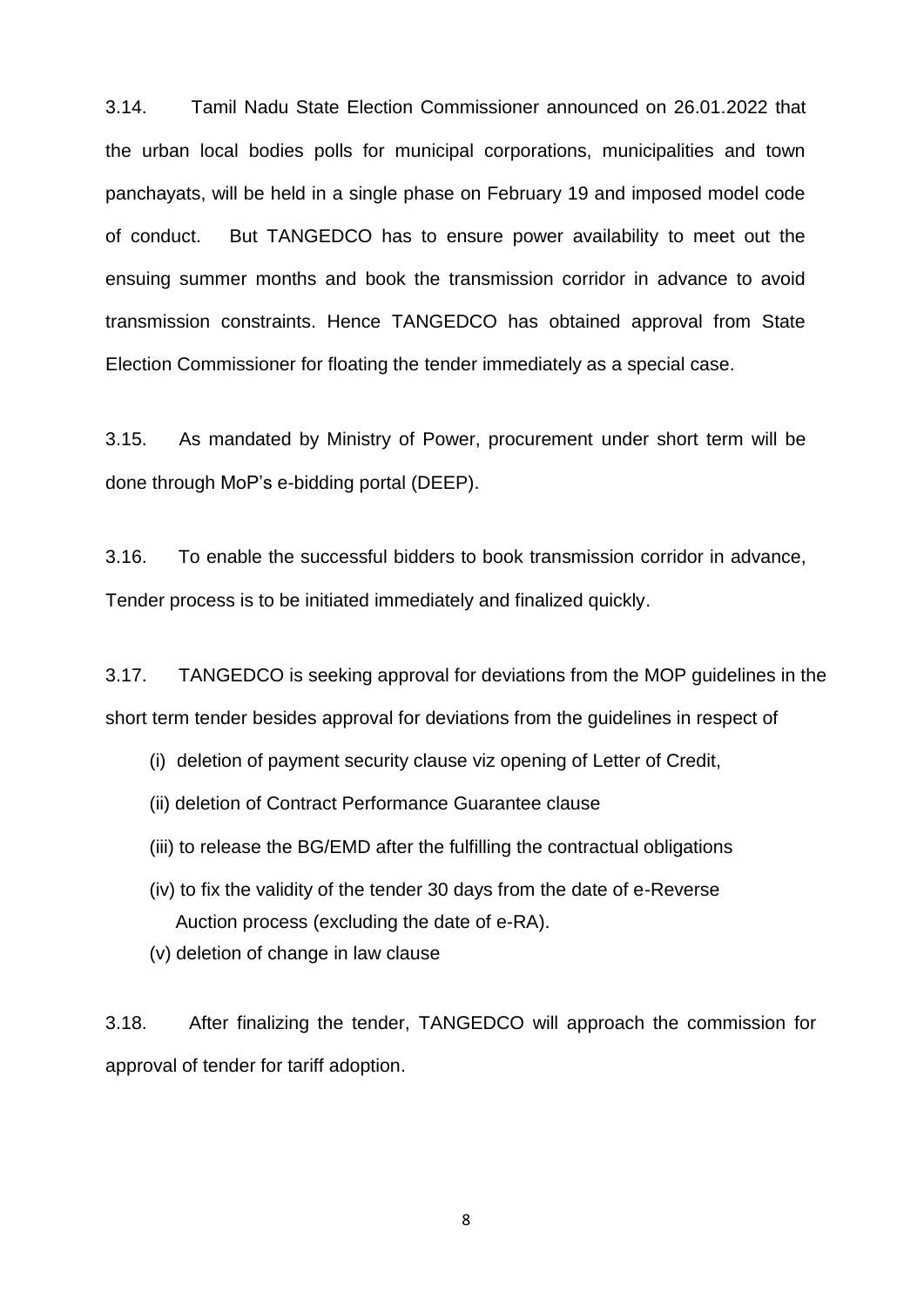### **4. Findings of the Commission:-**

4.1. The Miscellaneous Petition No.4 of 2022 filed by M/s. TANGEDCO was admitted by the Commission on 8-3-2022, in which the petitioner has prayed to approve RTC power of 500 MW for March 2022, 1000 MW for April 2022 and 1000 MW for May 2022 (01.05.22 to 20.05.2022 and 1000 MW for the evening peak hours for the period from 01.03.2022 to 20.05.2022 and also sought approval to deviate from the MoP guidelines in respect of the following conditions -

(i) deletion of payment security clause viz opening of Letter of Credit,

- (ii) deletion of Contract Performance Guarantee clause
- (iii) to release the BG/EMD after the fulfilling the contractual obligations
- (iv) to fix the validity of the tender 30 days from the date of e-Reverse Auction process (excluding the date of of e-RA).
- (v) deletion of change in law clause

4.2. The Commission has perused the documents annexed with the petition filed by TANGEDCO on the power availability from all the declared sources. On going through the documents furnished by the petitioner, it is found that the Chief Engineer/Grid Operation, Chennai in the U.O. dated 02.02.2022 has furnished an indent for the procurement of RTC power for the summer months of 2022 as follows:-

| <b>Month</b>         | <b>RTC quantum in MW</b> | <b>Peak hours in MW</b> |
|----------------------|--------------------------|-------------------------|
| February '22         | 1500                     | 1900                    |
| March '22            | 1500                     | 2200                    |
| April '22            | 2500                     | 2200                    |
| 01.05.22 to 20.05.22 | 2000                     | 2200                    |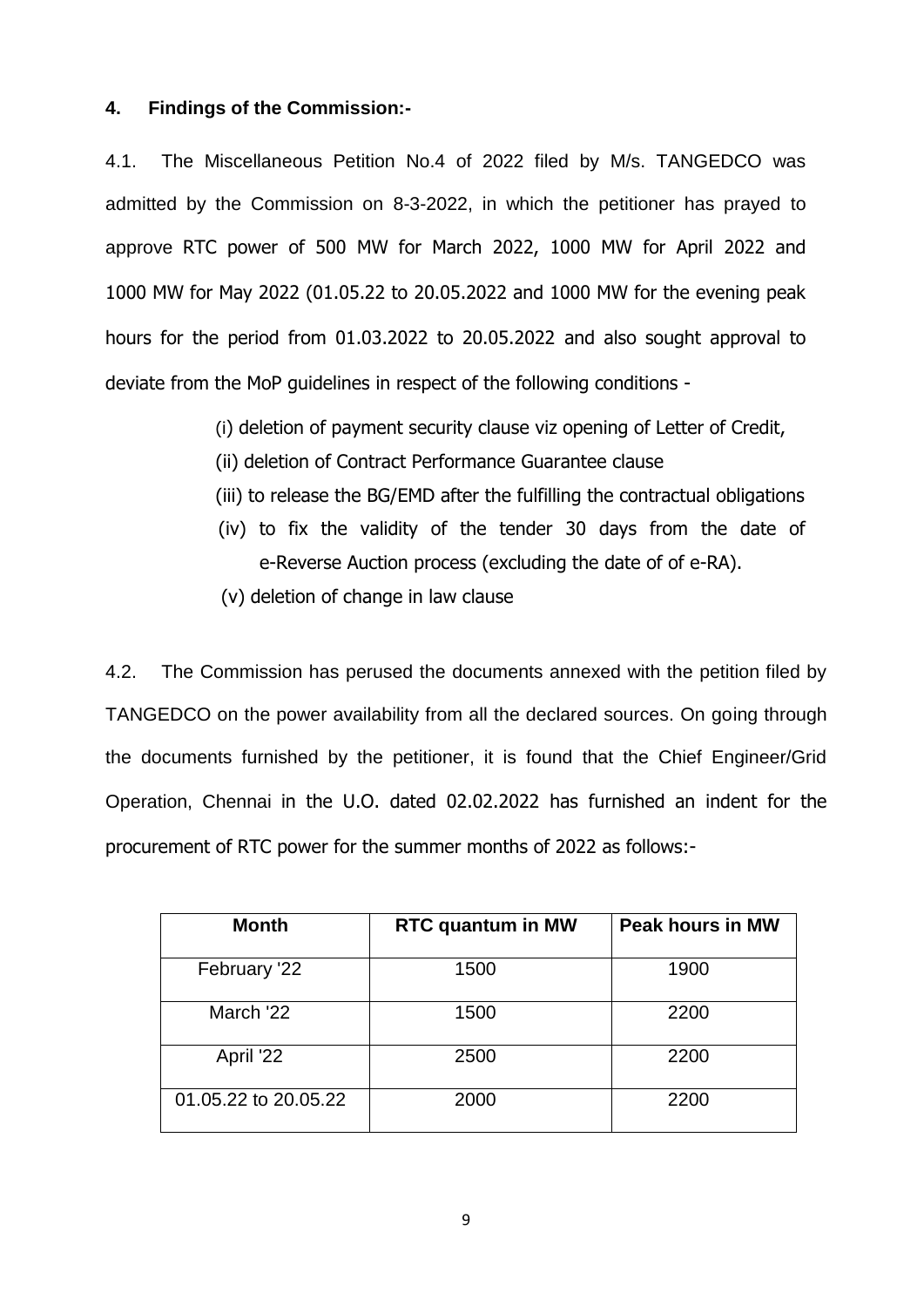4.3. The petitioner has also stated that the public exams for schools/colleges are scheduled during the summer period of 2022, IT firms and commercial establishments also resume their operations, industrial operations have also gained momentum post COVID lockdown and in view of the weather conditions during summer, the demand on the grid would increase significantly. The Morning peak and evening peak demand will be met through hydro sources to an extent of 800 MW. Wind generation during the above period is likely to be available around 450 MW. Based on day ahead forecast of demand and wind generation, additional peak requirement will be managed through power procurement from Exchanges.

4.4. In this connection the petitioner sought approval to float a Short Term tender vide Tender No TANGEDCO/SHORT/PP-18-2022 for the procurement of RTC power of 500 MW for March 2022, 1000 MW for April 2022 and 1000 MW for May 2022 (01.05.2022 to 20.05.2022) and 1000 MW for the evening peak hours (5 pm to 11 pm) for the period from 01.03.2022 to 20.05.2022 through e-Bidding portal (DEEP), as per the Tender Specification (RfP).

4.5. In view of the reasons set out by the petitioner in para 4.3 above, the commission hereby approves the above proposal of procurement of RTC power and evening peak hour power as stated in para 4.4. above as per Section 86(1)(b) of the Electricity Act, 2003.

4.6. The commission also approves the following deviations as sought by the petitioner from the guidelines of the Ministry of power -

- (i) deletion of payment security clause viz opening of Letter of Credit,
- (ii) deletion of Contract Performance Guarantee clause

10